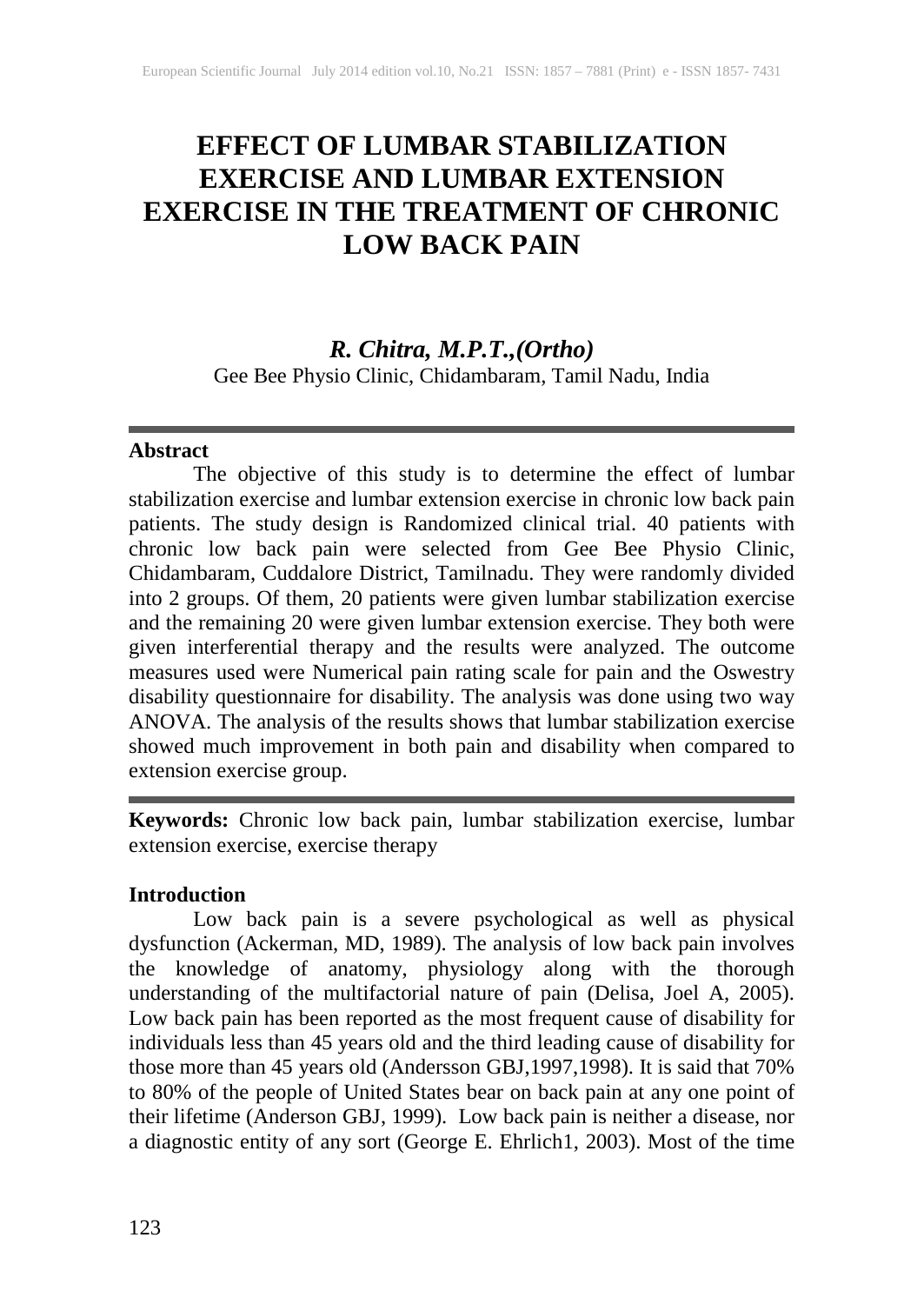low back pain is not of specific cause. Some times the low back pain symptoms resolve with some rest and some analgesics and sometimes some electrotherapy modalities (Jorge P, 2010, Matthew S Thiese, 2013). But most of the time it lasts for more than three months, which has some phases of recurrence. Physiotherapy plays a major role in the management of low back pain. As many as one fourth of the total number of patients referred to physiotherapy are of low back pain. Thus low back pain has become a cause of great economic as well as clinical significance and concern (Jayant Joshi, 1999). Exercise therapy plays a vital role in the reduction of low back pain and in the reduction of phases of recurrence (Choi BK, 2010). There are number of exercises that play a major role in the reduction of low back pain. Since 1990, lot many randomized control trial studies were published which demonstrates the effect of exercise in chronic low back pain. Recently new studies have been emerging which demonstrates the effect of lumbar stabilization exercise. So it will be worth to compare the effect of stabilization exercise with that of lumbar extension exercise.

## **Materials and methods Study design**

Randomized control design

## **Study setting**

Gee Bee Physio clinic, Chidambaram, Cuddalore district, Tamilnadu, India.

# **Method**

40 patients from the GB Physio clinic, Chidambaram, Tamil Nadu, India were selected for this study purpose. Clinically diagnosed cases of chronic low back pain within the age 22-70 years irrespective of sex were included**.** The patients with low back pain with and without radiating pain were taken into study. Among those (n=20) twenty patients were selected randomly in group A, who has been trained with lumbar stabilization exercise and the remaining twenty patients (n=20) were considered as group B, and they were trained with lumbar extension exercise. Among 40 patients 37.5% were male and 62.5% were females. 57.5% were employed and 42.5 were not employed. 30% were smokers. Coming to their pain, 32.5% were having radiating pain, and the remaining 67.5% were without radiating pain. 80% of the patients were married and 20% of the women were having post partum pain. The average height of the patients is 160.85cms and the average weight is 64.075kg. The average age group of the patients is 41.35. The characteristics were displayed in table 1.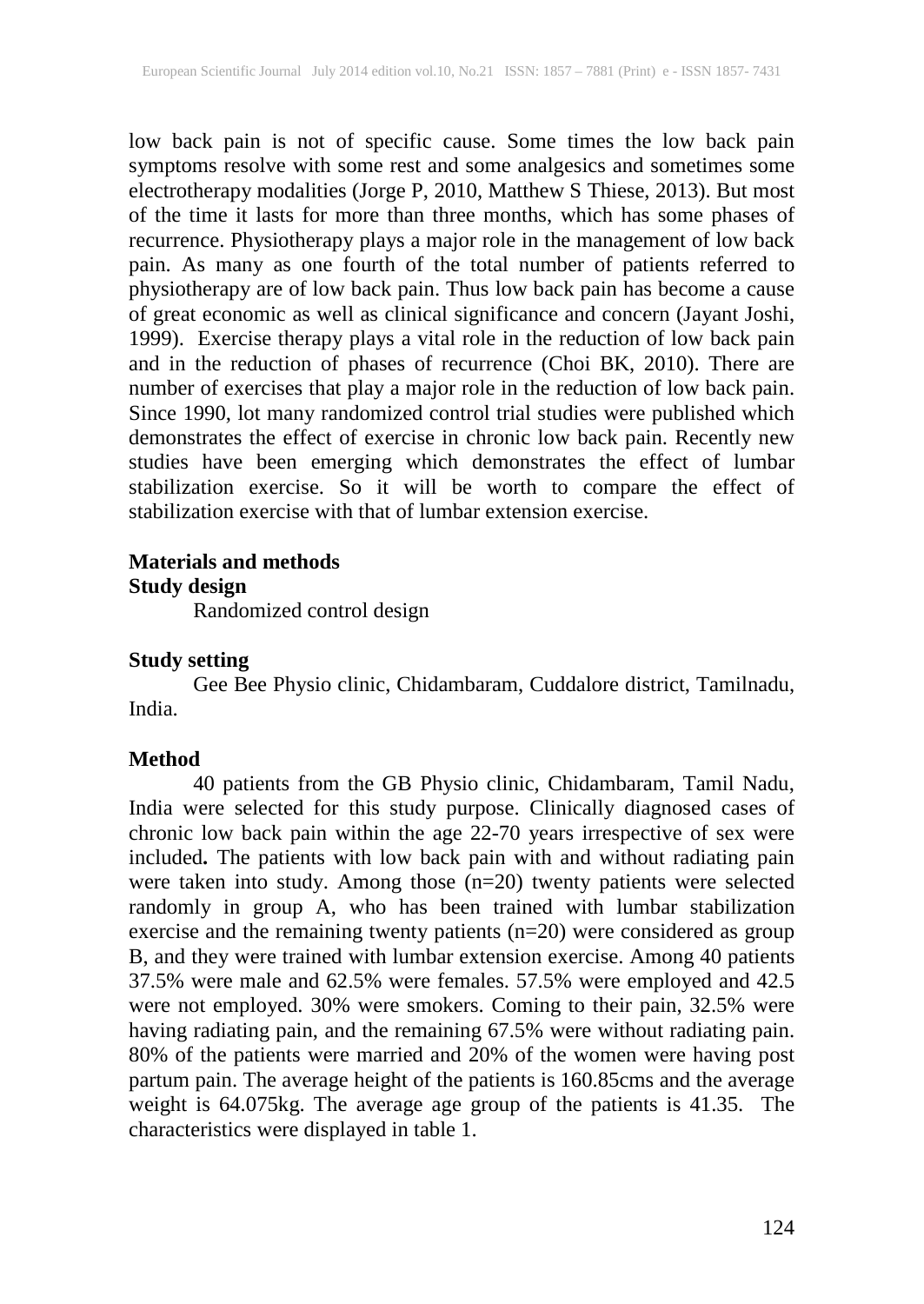| No of Patients         | 40 | Percentage |
|------------------------|----|------------|
| Male                   | 15 | 37.5       |
| Female                 | 25 | 62.5       |
| Employed               | 23 | 57.5       |
| Housewives             | 17 | 42.5       |
| <b>Smokers</b>         | 12 | 30         |
| With radiating pain    | 13 | 32.5       |
| Without radiating pain | 27 | 67.5       |
| Post partum pain       | 8  | 20         |
| <b>Marital</b> status  | 34 | 85         |

Table 1: Group characteristics

Both the group of patients were given interferential therapy for 5 days per week for three weeks (Gundog, 2012). For group A, lumbar stabilization exercise has been given for 8 weeks duration, and the exercise was given twice a week in the presence of the physiotherapist. For group B, the lumbar extension exercise was given for 8 weeks duration and the exercise was given twice a week in the presence of the physiotherapist (Petersen, 2002). Before the treatment session the pain and disability of the patients in each group were assessed with the help of numerical pain rating scale and the Oswestry Low Back Pain Disability Questionnaire respectively. After 8 weeks they were again assessed, and the improvement levels were calculated. Before the exercise session ten minutes warm up were given to each patient in both the groups.

Group A patients were given stabilization exercises like pelvic bridging, single leg bridging and ball exercises were given. The holding time for each exercise is ten seconds and they were asked to do each exercise for ten repetitions (O'Sullivan, 1997). For group B, lumbar extension exercises in prone lying, leg lifting, whole body lifting, both head and legs lifting were given. Each exercise is done ten repetitions, and the holding time for each contraction is ten seconds.

#### **Outcome measurements**

The effects of treatment were perceived pain and disability. The main outcome measures were numerical pain rating scale for pain and Oswestry Low Back Pain Questionnaire for disability assessment.

#### **Numerical pain rating scale**

This is a 11 point scale and the patient is asked to choose a number from 0 to 10 that best describes their current pain. 0 means 'no pain' and 10 means 'worst possible pain'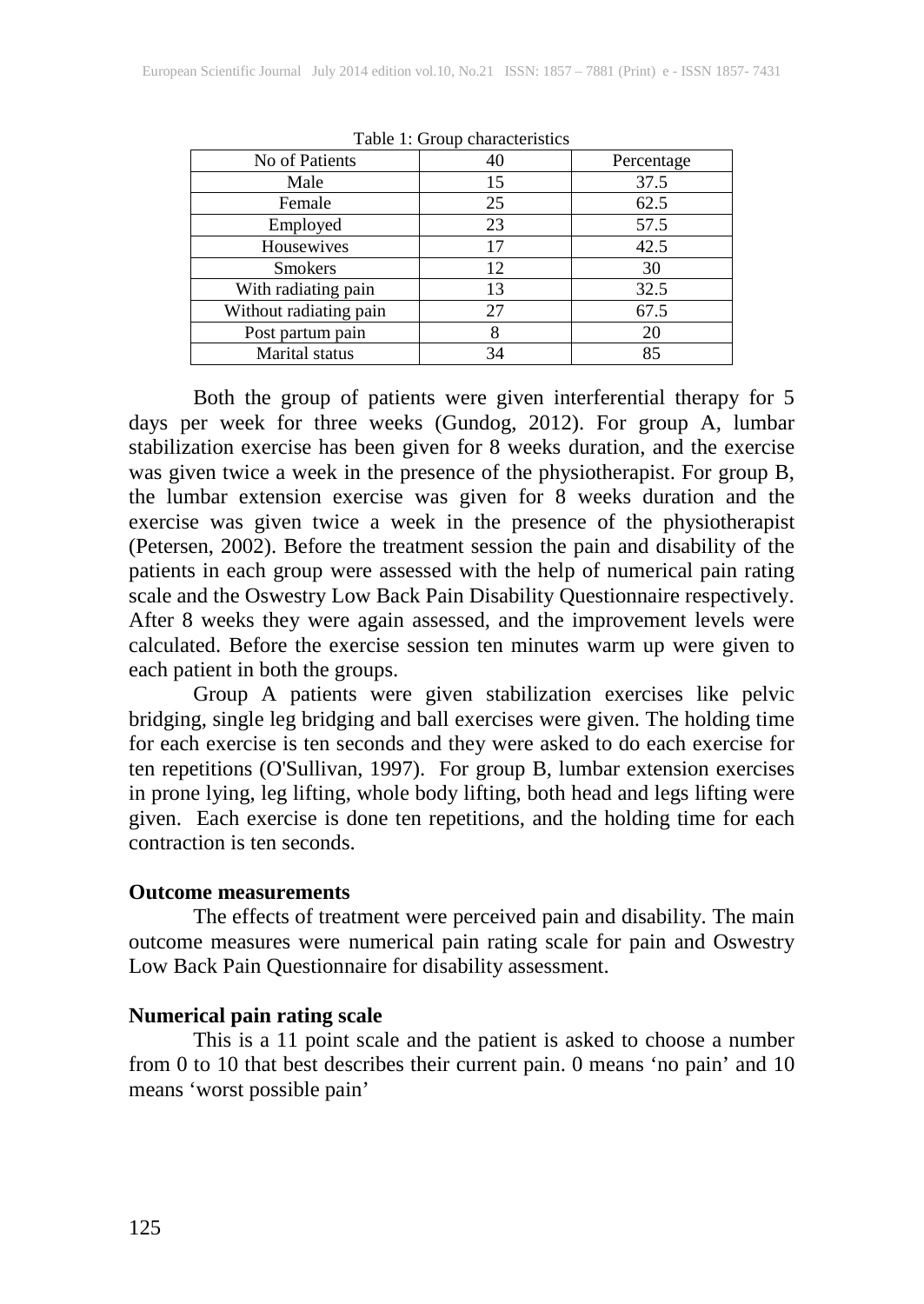#### **Oswestry low back pain questionnaire**

This is a questionnaire used to calculate the improvement of the disability of the patient before and after the treatment. Among many scales this has been considered as the best protocol to find the disability of the patient (Davidson M, 2002).

Numerical pain rating scale in lumbar stabilization exercise group (Figure.1)



Numerical pain rating scale in lumbar extension exercise group (Figure.2)

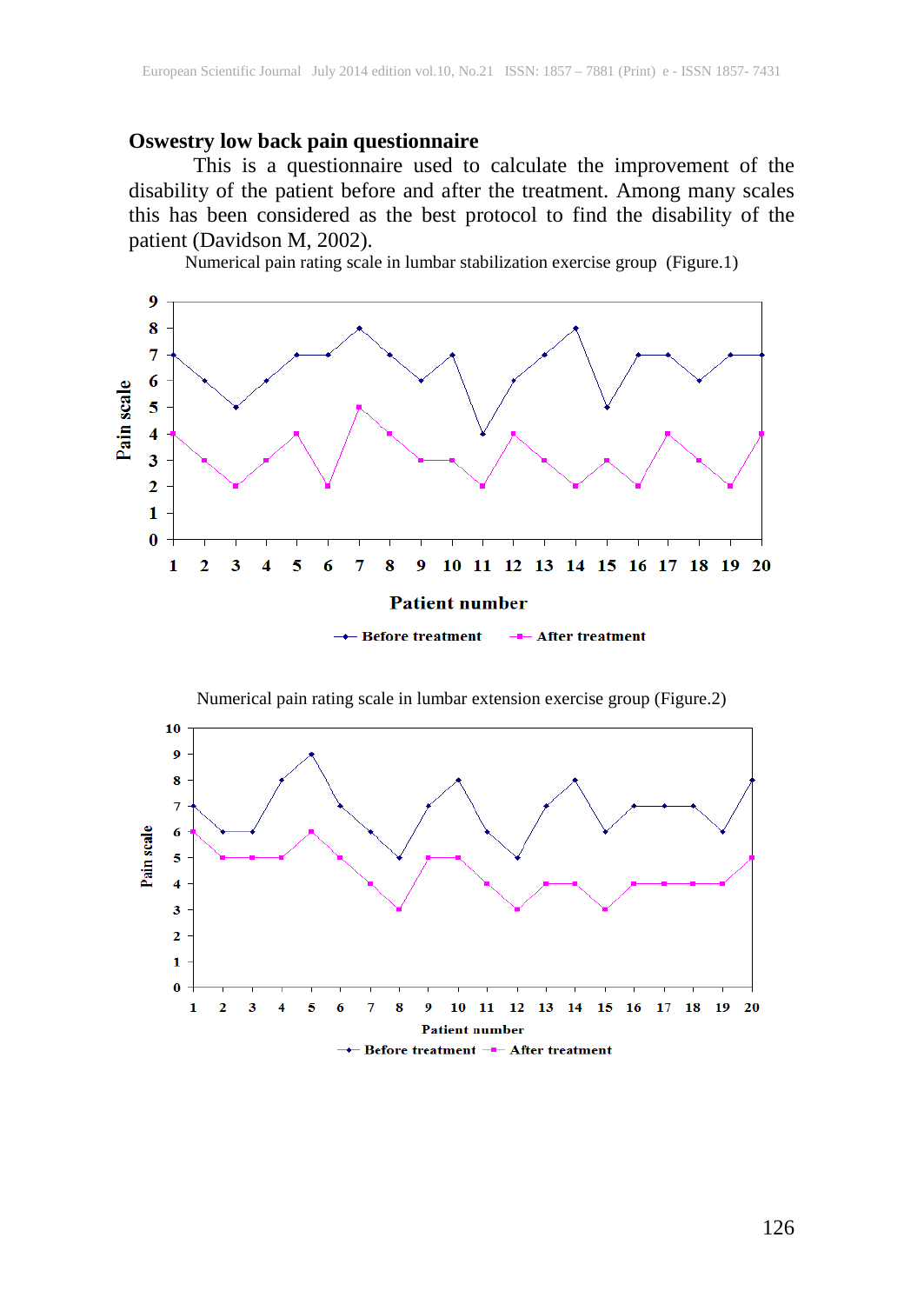







#### **Results**

The outcome measures were numerical pain rating scale for pain and Oswestry disability scale for disability. Figure.1 shows the variation of pain before and after treatment in the lumbar stabilization group. Figure.2 shows the variation of pain before and after treatment in the lumbar extension group. Though both the groups show the reduction of pain, the stabilization group showed much more reduction of pain than the extension exercise group. Figure.3 shows the variation of disability before and after treatment in lumbar stabilization group. Figure.4 shows the variation of disability before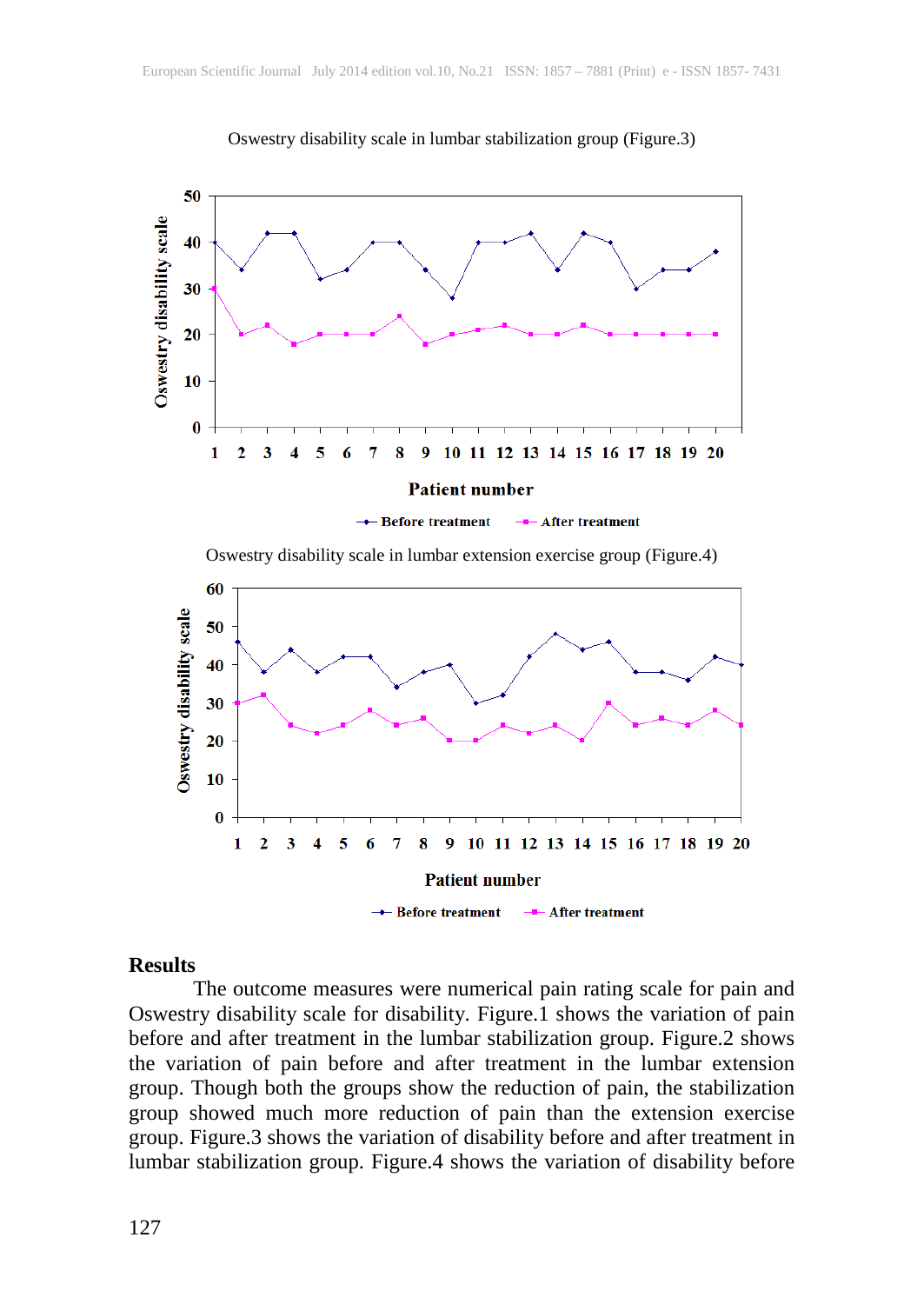and after treatment in lumbar extension exercise group. Though both the groups showed significant reduction of disability, the lumbar stabilization group showed much more improvement than lumbar extension exercise group.

The analysis is done by using two way ANOVA method. The calculations are explained in table 2. The sum of the squares within groups in the case of stabilization exercise group is 375.35 and in the case of extension exercise group is 472.6. The sum of the squares between groups in the stabilization group is 1625.625 and in the other one is 1612.9. The sum of the total squares is 2000.9 in the stabilization exercise group and 2085.50 in the extension exercise group. The F value of the stabilization exercise group and the extension exercise group are 164.57 and 129.68 respectively. The P value for both the groups are  $\leq 0.001$ . This shows that both the exercises showed significant improvement in pain and disability. But by the analysis of the values, the stabilization exercise is more effective in treating chronic low back pain when compared to the lumbar extension exercise.

| Group   | Sum of<br>squares<br>within<br>groups | Sum of squares<br>between groups | Sum of total<br>squares | F<br>value | P<br>value     |
|---------|---------------------------------------|----------------------------------|-------------------------|------------|----------------|
| Group A | 375.35                                | 1625.62                          | 2000.9                  | 164.57     | < 0.001        |
| Group B | 472.60                                | 1612.9                           | 2085.50                 | 129.68     | $< \!\! 0.001$ |

Table 2. Analysis by two way ANOVA

#### **Discussion**

Lumbar instability is considered to be one of the potential causes of low back pain (Panjabi MM, 1992). The muscles like multifidi which are short intersegmental, help in the maintenance of the intervertebral position during the movement of the trunk and they also help in increasing the lever arm of the longer muscles like erector spinae which are poly segmental. The erector spinae not only help in lumbar extension and also does the role in the eccentric control of lumbar flexion. It also provides extra support by their attachment to thoraco lumbar fascia . There are evidences that these muscles are preferentially affected in the presence of chronic low back pain (Biedermann HJ, 1991). Classic trunk exercises performed in physical therapy activate the abdominal and paraspinal muscles as a whole and at a relatively high contraction level (McGill SM., 1998 , Arokoski JPA , 1999).

There are some of the evidences which support the role of stabilization exercise in lower back pain with respect to the recurrence of symptoms (Hides JA , 1996). Stabilization training may be useful in reducing pain and disability for all patients with non-specific low back pain (Norris C, 2000).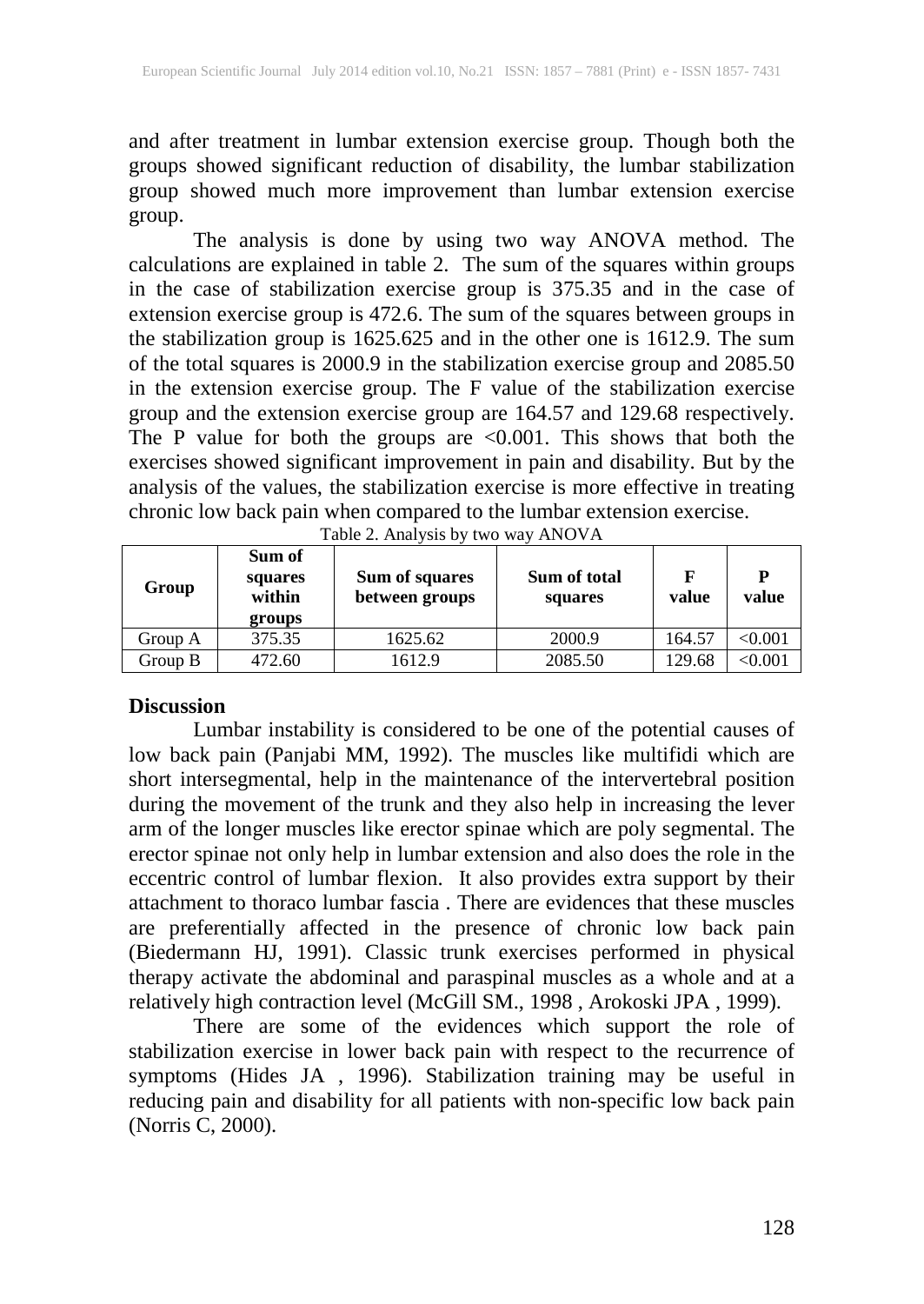

#### **Stabilizers-Figure 5**

There is also a significant relationship between muscle weakness and chronic low back pain (Cassisi Je, 1993, Lee JH, 1999). The extension exercises increase the strength of the extensor muscles and also increases the mobility of the lumbar spine. This gives the support for the spine and thereby reducing the pain and disability. When the back muscles are strong, the possibility of the back pain is very less. Researchers found that people with chronic low back pain had small and weak muscles in the back. This shows the significance of the back muscle strength.

Though the scale shows the reduction of pain and disability in the extension exercise group, the stabilization exercise group shows much improvement. It is well-established that pelvic stabilization is necessary to achieve optimal recruitment of the lumbar extensor muscles during lumbar extensor exercise. This has been shown with both dynamic and isometric exercise modalities (San Juan JG, 2005, Shirado O, 1995). In addition, traditional trunk extension exercises that do not stabilize the pelvis have been shown to produce low levels of electromyographic (EMG) activity in the lumbar extensor muscles (Souza GM, 2001). The results of this study support the hypothesis that the stabilization of the lumbar spine muscles is more effective in reducing the pain and functional disability in patients with chronic low back pain when compared to lumbar extension exercise.

#### **Conclusion**

The study concludes that both lumbar stabilization exercise and lumbar extension exercise showed significant improvement in pain and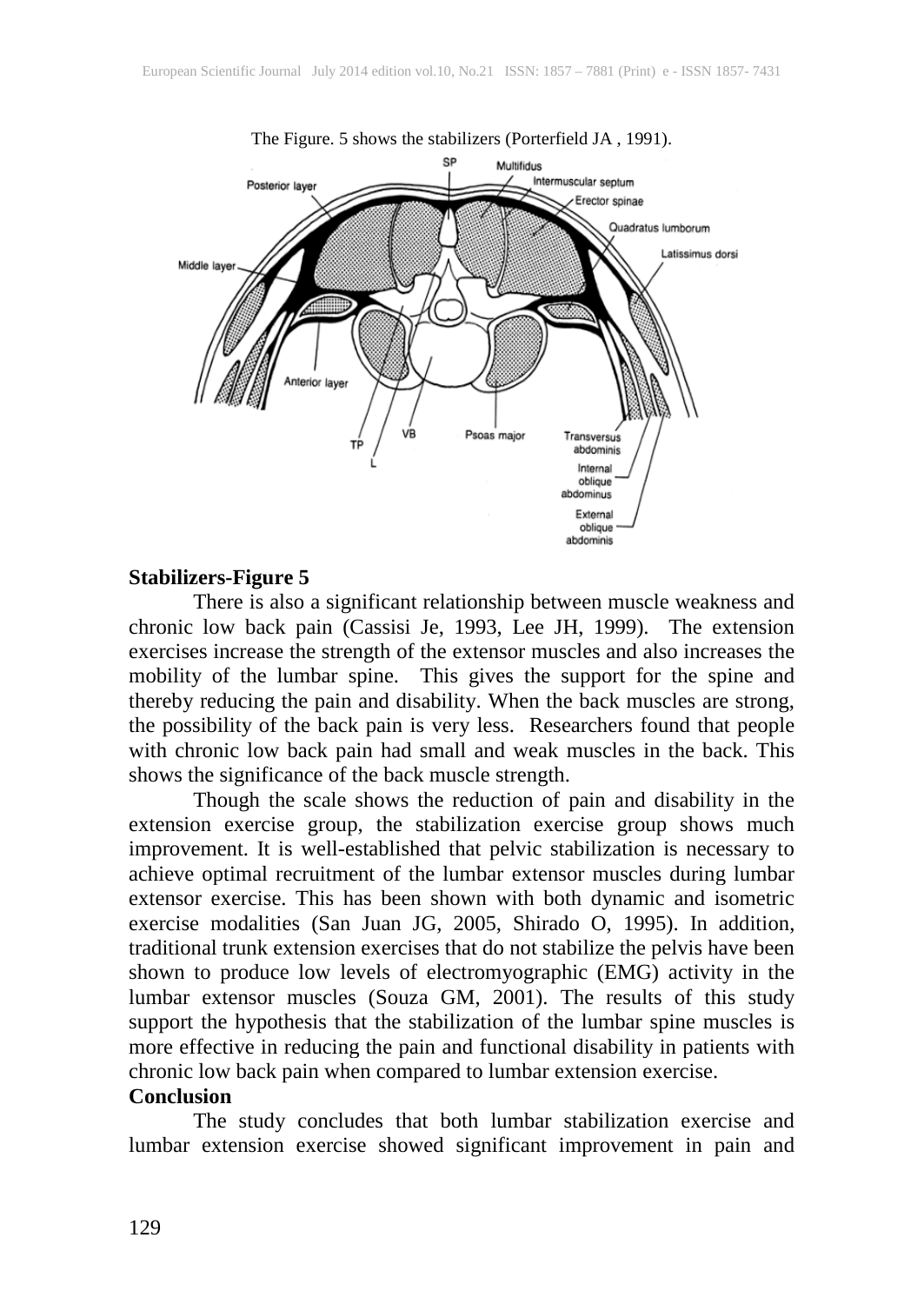disability in chronic low back pain patients. The findings reveal that lumbar stabilization exercise is more effective than lumbar extension exercise in chronic low back pain patients.

# **References:**

Ackerman, MD, Stevens MJ: Acute and chronic pain: (1989), Pain dimensions and psychological status. J Clin Psych 76:223-228,

Delisa, Joel A.; Gans, Bruce M.; Walsh, Nicolas E.; Bockenek, William L.; Frontera, Walter R.; Geiringer, Steve R.; Gerber, Lynn H.; Pease, Willian S.; Robinson, Lawrence R.Smith,Jay; Stitik, Todd P; Zafonte, Ross O, (2005), Physical Medicine & Rehabilitation: Principles and Practice,  $4<sup>th</sup>$ **Edition** 

Andersson GBJ,(1998). Epidemiology of low back pain. Acta Orthop Scand ;69[Suppl 281]

Andersson GBJ(1997). The Epidemiology of Spinal Disorders. In Frymoyer JW (ed.) The Adult Spine: Principles and Practice. Philadelphia, Lippincott-Raven, pp. 93–141

Anderson GBJ(1999). Epidemiological features of chronic low back pain. *Lancet,* 354: 581-585.

George E. Ehrlich1 (2003), Low Back Pain, Bulletin of the World Health Organization, 81 $(9)$ .

[Jorge P. Fuentes,](http://ptjournal.apta.org/search?author1=Jorge+P.+Fuentes&sortspec=date&submit=Submit) [Susan Armijo Olivo,](http://ptjournal.apta.org/search?author1=Susan+Armijo+Olivo&sortspec=date&submit=Submit) [David J. Magee](http://ptjournal.apta.org/search?author1=David+J.+Magee&sortspec=date&submit=Submit) and [Douglas P. Gross](http://ptjournal.apta.org/search?author1=Douglas+P.+Gross&sortspec=date&submit=Submit) (2010), Effectiveness of Interferential Current Therapy in the Management of Musculoskeletal Pain: A Systematic Review and Meta-Analysis , *physical therapy,vol 90 no.9 1219-1238.*

Matthew S Thiese**,** Matthew Hughes and Jeremy Biggs (2013),Electrical stimulation for chronic non-specific low back pain in a working-age population: a 12-week double blinded randomized controlled trial, BMC Musculoskeletal Disorders 14:117**.**

Jayant Joshi Ex-superintendent, physiotherapy, All India Institute of Medical Sciences, New Delhi, Prakash Kotwal MS Ortho, Professor, Dept of Orthopaedids, AIMS New Delhi (1999), Essentials of Orthopaedics and Applied Physiotherapy, ISBN 81-7042-141-1.

Choi BK, Verbeek JH, Tam WW, Jiang JY (2010), Exercises for prevention of recurrences of low-back pain.,Pub Med CD006555. doi: 10.1002/14651858.CD006555.pub2.

Gundog, Meltem MD; Atamaz, Funda MD; Kanyilmaz, Selcen MD; Kirazli, Yesim MD; Celepoglu, Gunay MD, (2012), Interferential Current Therapy in Patients with Knee Osteoarthritis: Comparison of the Effectiveness of Different Amplitude-Modulated Frequencies, American Journal of Physical Medicine & Rehabilitation: doi: 10.1097/PHM.0b013e3182328687